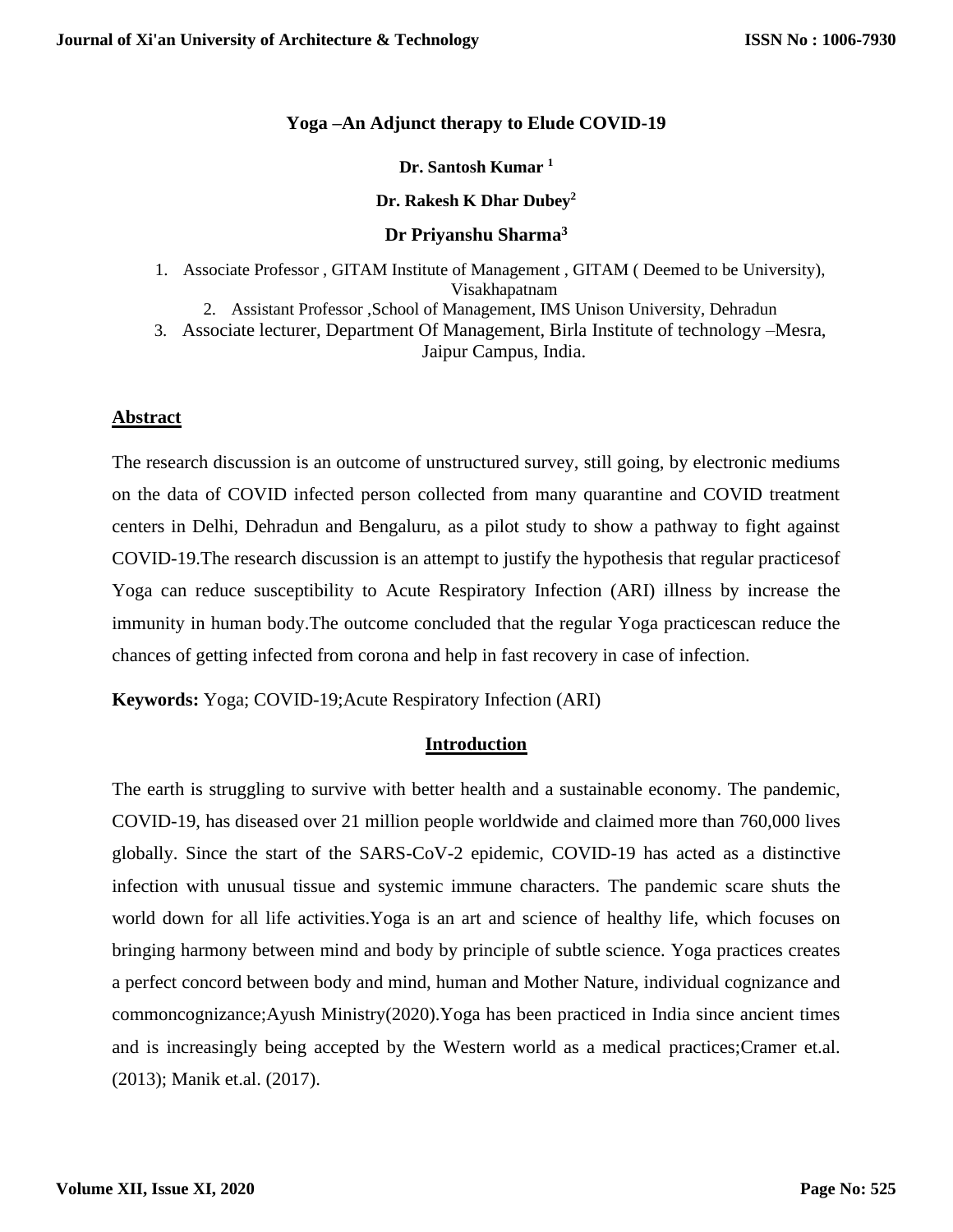The research discussion is an attempt to justify the hypothesis that regular practicesof Yoga can reduce susceptibility to Acute Respiratory Infection (ARI) illness. COVID-19 is categorized as a Severe Acute Respiratory Syndrome (SARS), symptoms start with fever, tiredness, dry cough and gradually tuned to severe breathing problem. The central and state governments in consultation with The Indian Council of Medical Research (ICMR)are taking several measures and framingnumerous wartime protocols to safeguard the society.By dint of having inadequate health care facilities and the second largest population in the world, the recovery from corona rate in India has surprised the globe.

The medical practitioners of country had taken many quick initiatives; use of malaria medicine (Hydroxychloroquine), Use of plasma therapy,use of Methylprednisolone drugs and sharing of ventilator facility etc. The role of natural condition and life style in low COVID mortality in the country had not been denied.Yoga asana is part of lifestyle for many of us, it is accepted in each community and cast of our society. Many of us are performing Yoga on regular basis as a welldisciplined exercise while some of us are performing at occasional basis without knowing the fact;Surya-Namaskar is a combination of multiple asana and varieties of possess to relax the stress and anxiety are powerful practices in COVID- 19.

In the lack of a proper vaccine for corona, improving immunity is the only way to fight the virus. We decided to study the role of Yoga as immunity builder to fight against COVID infection based on the clinical trial approach, which needs huge time. Meanwhile, we are presenting the research discussion as outcome of a pilot study to show a pathway to fight against the deadly virus.

#### **Problem Discussion**

World health organization announced "COVID-19" as the name of the new disease for severe acute respiratory syndrome. The virus was first reported in late 2019 in Wuhan, China and has since spread broadlyin every corner of the globe. The virus has diseased over 2.5 million people in India and claimed nearly 50,000 lives.

The incubation time of COVID-19 arrays between 2 to 14 days after first exposure. Generally infected person will observe no symptoms or mild sickness. The danger of gravesickness and death in COVID-19 infection surges with age and in persons with some health disorders. Severe level of infection is characterized by dyspnea, hypoxia, andhigh lung involvement on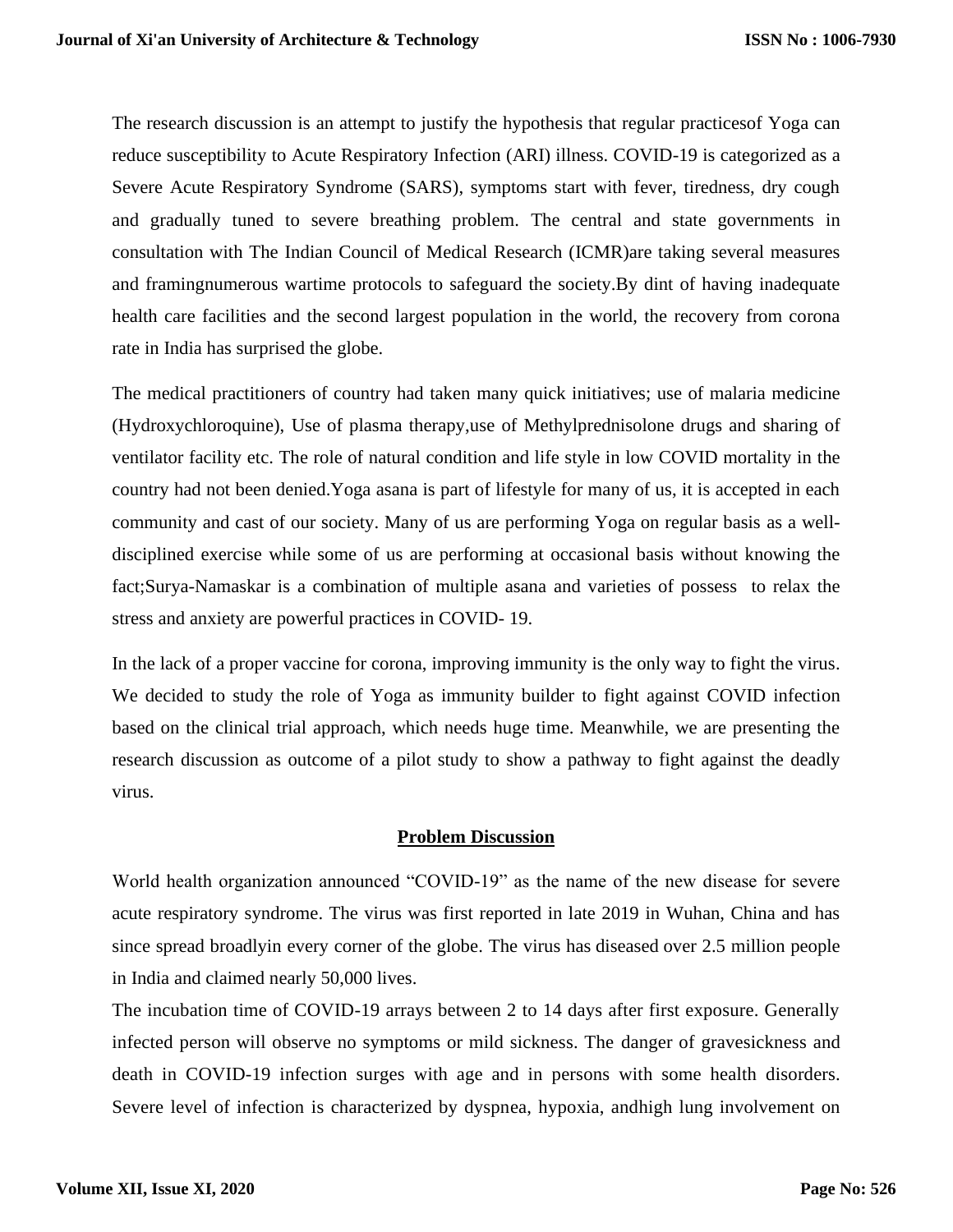imaging. This can be advanced to respiratory failure needingan external ventilation support system, multi-organ failure, shock and death.

The easiest way to decline infection rates of COVID-19 is to escape virus exposure,; by staying at home, using face mask at crowded places, staying at safe distance from others, sanitizing hands and practicing a good respiratory hygiene.Many studies suggested that humans being do not have immunity to COVID-19, allowing its fast spread among populations through contact with an infected person. Immunity is the only key factor to stop COVID-19 infection, until we don't have vaccine for this.The AYUSH ministryhad suggested regular practices of Yoga and consumption of herbs as immunity boosting measures for people.

# **Material and Methods**

The segment clarifies the research procedure selected to tackle distinguished research problems.The research is an exploratory survey based of the sample selected by convenience stratified sampling method. The detailed research framework has been explained as flow chart in, fig-1 below.

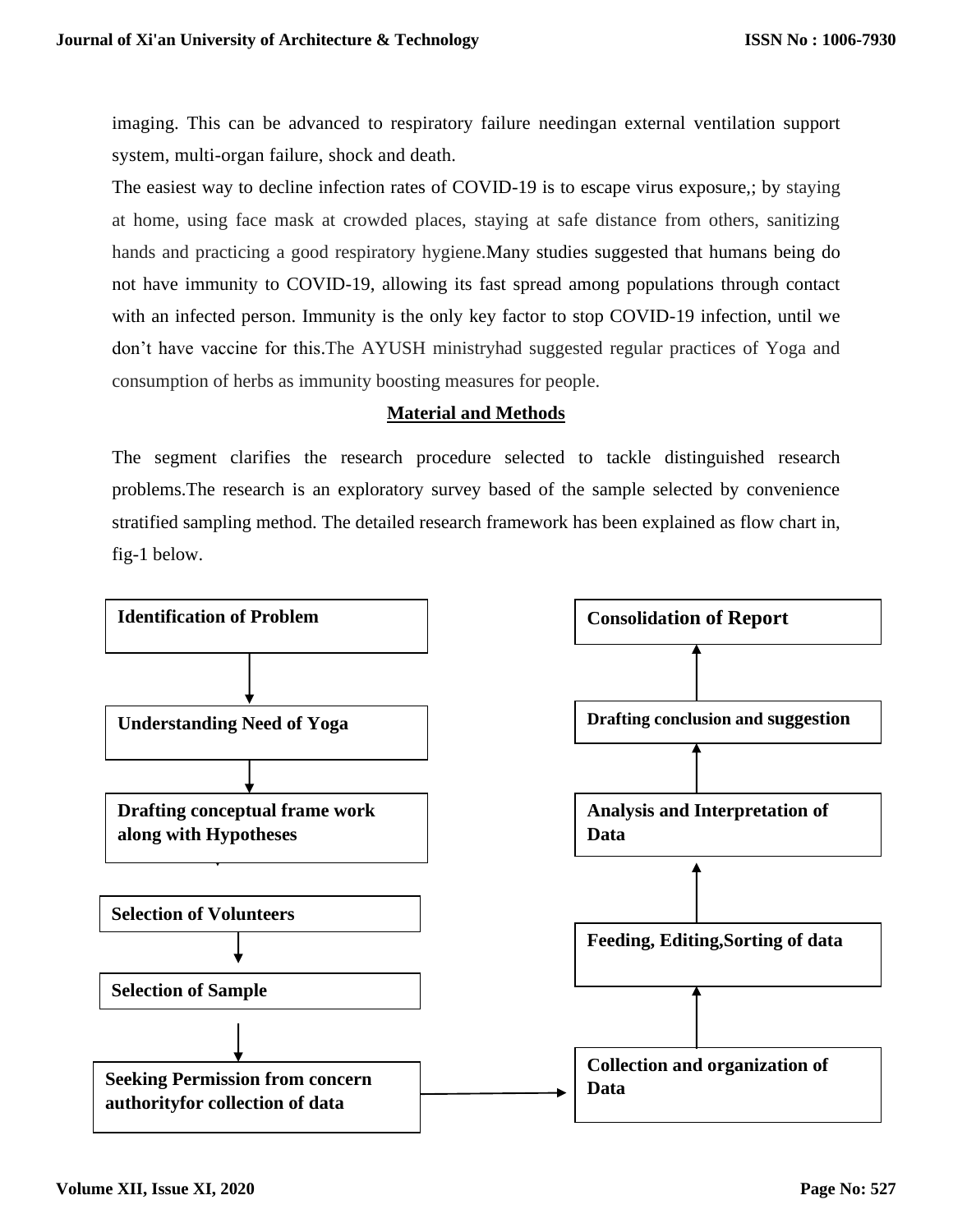# **Fig 1: Framework Flow Chart of Research**

A prospective unstructured survey was conducted, still going,by authors along with some volunteers with the patients infected to COVID-19, by electronic mediums on the data collected from many quarantine centers and COVID treatment centers in Delhi, Dehradun and Bengaluru. Most of these participants were diagnosed forCOVID-19 and were found negative for the virus to evaluate the effects of yoga.All respondents between 26 and 70 years of age with moderate tosevere symptoms of COVID-19 infection wereincluded in the survey.Some literaturessuggested that people should develop immunity against COVID-19, to stop its fast spread in society.

The practices of yoga asana includes; simple Standing Group of Asana, poses like bridge, cobra , wheel and upward facing dog ; stimulate the lungs and increase level of immunity in the practitioners. Thus, researchers aim to study the potential benefit of yoga with the selected number of COVID patients.

# **Survey Outcome**

The current report of research discussion is presenting the result of our pilot study on 300 participants, who are survived in infection. The survey was conducted to find their experience about understanding and practices of Yoga asana, detail as presented in table 1 below.

The most number of participants are belonging to age group of 49-56, followed by the group of 57-70.We have the least infection in participants of age group 34-40, due to high immunity level. The participants were divided in three groups; Regular, Occasional and Never, on the basis of their experience on performance of yoga. The survey outcome had explained that only 28.33% of respondents were never performed Yoga asana in past. The total of 26.67% of participants were performing Yoga asana regularly, while 45% of respondents had occasional experience with Yoga.

From this limited survey outcome, Yoga can be treated as an adjunct therapy for COVID-19. We suggest everyone to perform Yoga asana to develop immunity as a weapon to fight against COVID-19.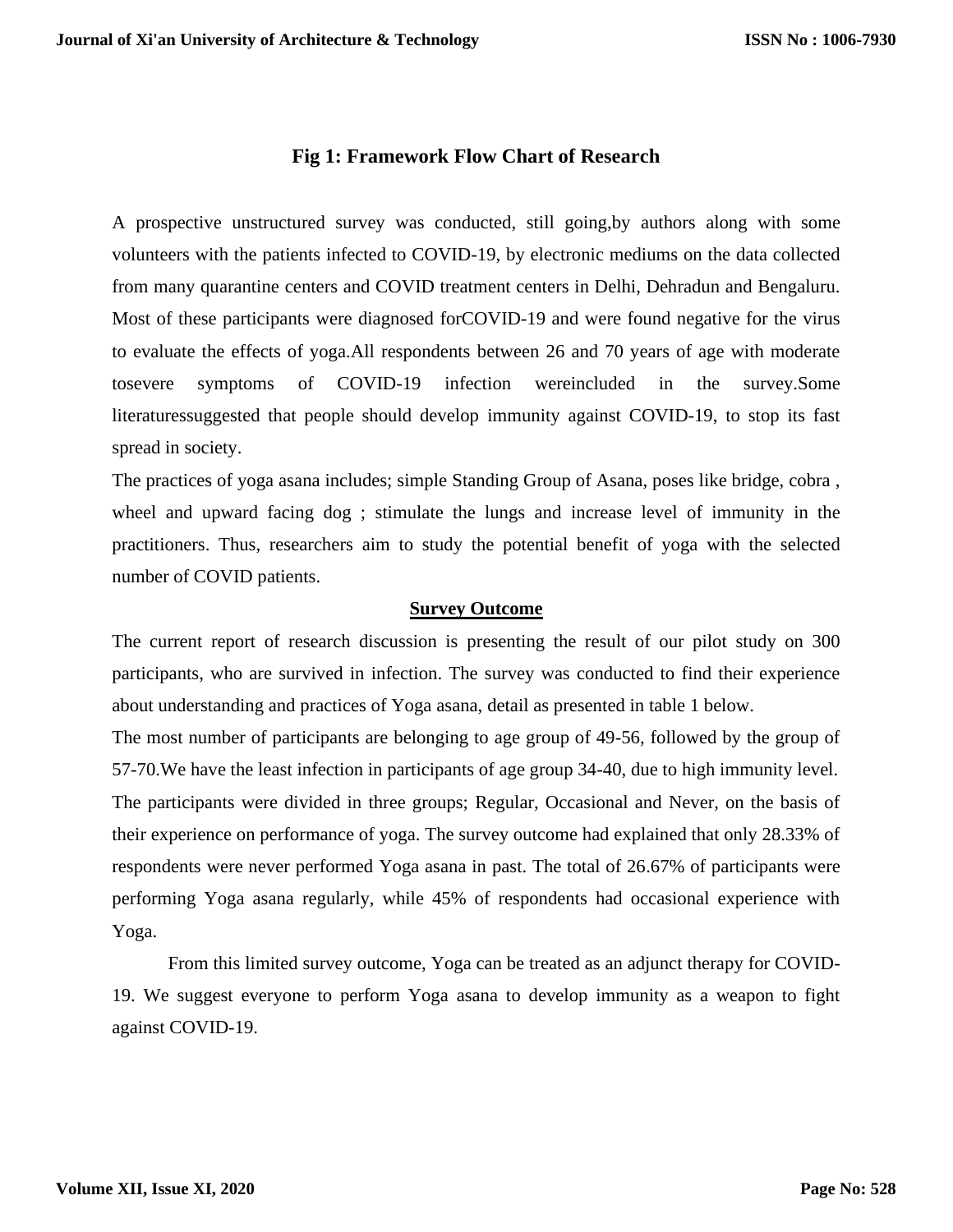|                       | <b>Experience about Yoga</b> | <b>Number</b> | Percentage |
|-----------------------|------------------------------|---------------|------------|
| Age group             |                              |               |            |
| 26-40                 | Regular                      | 8             | 2.67%      |
|                       | Occasional                   | 15            | 5.00%      |
|                       | Never                        | 11            | 3.67%      |
| <b>Category Total</b> |                              | 34            |            |
| 41-48                 | Regular                      | 16            | 5.33%      |
|                       | Occasional                   | 21            | 7.00%      |
|                       | Never                        | 11            | 3.67%      |
| <b>Category Total</b> |                              | 48            |            |
| 49-56                 | Regular                      | 33            | 11.00%     |
|                       | Occasional                   | 56            | 18.67%     |
|                       | Never                        | 39            | 13.00%     |
|                       | <b>Category Total</b>        | 128           |            |
| 57-70                 | Regular                      | 23            | 7.67%      |
|                       | Occasional                   | 43            | 14.33%     |
|                       | Never                        | 24            | 8.00%      |
| <b>Category Total</b> |                              | 90            |            |
|                       |                              |               |            |
| Total                 |                              | 300           | 100.00%    |

**Table 1: Detail of Participants and their experience about practices of Yoga**

# **Conclusionand Scope for Future Research**

The research discussion has presented the need of yoga as adjunct therapy to avoid infection from COVID-19.Based on our pilot survey and discussion, we conclude that the regular Yoga practicescan reduce the chances of getting infected from corona. So, Yoga can be treated as an adjunct therapy for avoiding bad effect of COVID-19. We found a better recovery rate in the infected persons, who are practicing yoga regularly.

Human race has survived in many such epidemic in past, a new approach for disciplined life are being required to safeguard human society from this epidemic. Future research can be carried out to define a schedule of Yoga Asana to be performed in more detail in support of the result. In follow-up studies, it seems worthwhile to develop a guideline on yoga for society on aligning the health care mission and to achieve the safety of life in country.